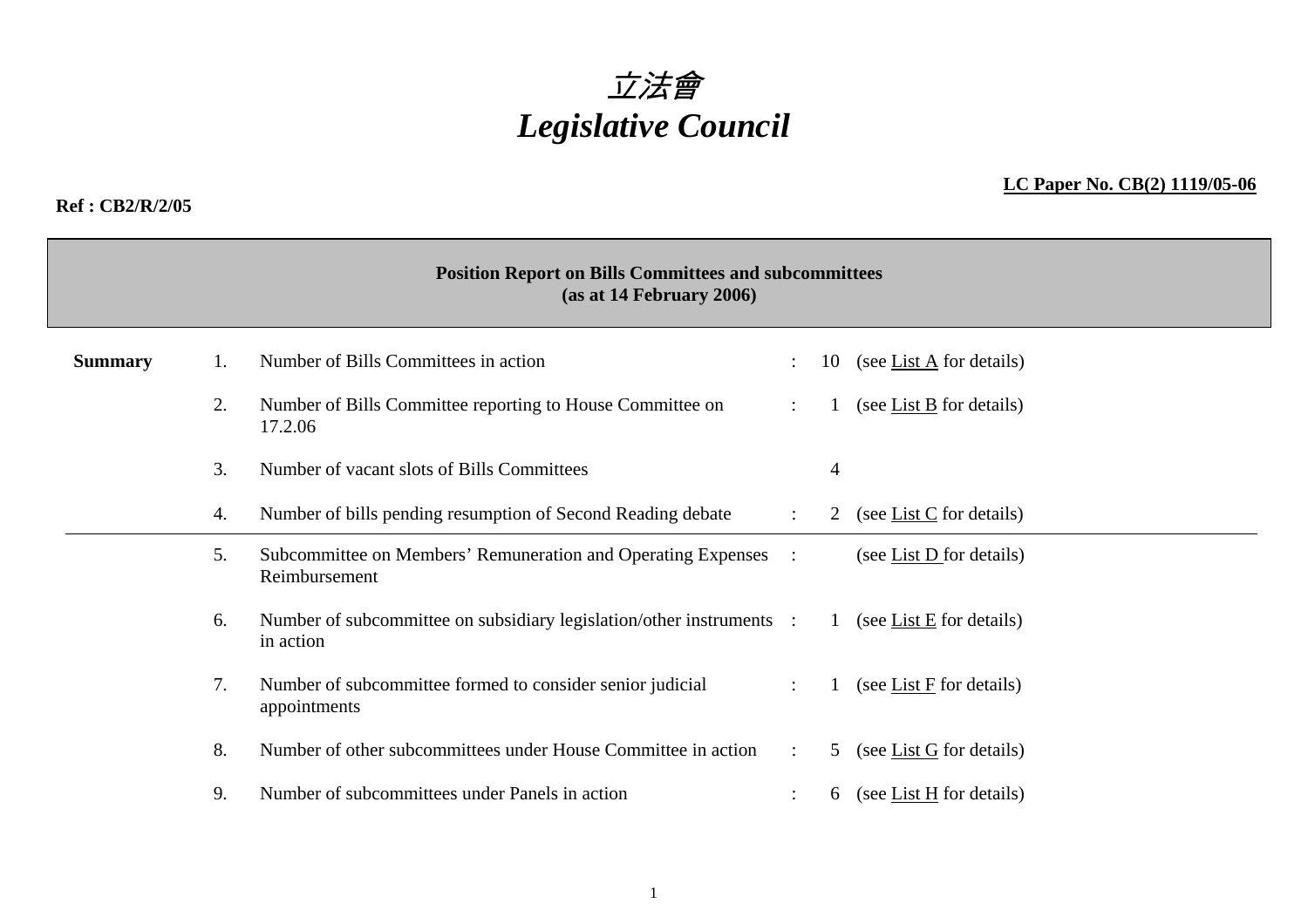| Expected<br>date for<br>Date of<br>introduction<br>Date of formation of Bills<br>Date and<br>Date to<br>resumption<br>of Second<br>of Bill into<br>Committee<br>number of<br>report to<br>Legislative<br>Chairman/Deputy<br>Reading<br>meetings<br>House<br>Name of Bills Committee<br>Council<br>Chairman<br>held<br>Committee<br>debate<br>Remarks<br>Clerk<br><b>Bills Committee on</b><br>15.10.04<br>13.10.04<br>22<br>21.1.05<br>Next meeting to be held on 23.2.06 to<br>1. |                              | <b>List A : Bills Committees in action</b> |         |         |                               |
|------------------------------------------------------------------------------------------------------------------------------------------------------------------------------------------------------------------------------------------------------------------------------------------------------------------------------------------------------------------------------------------------------------------------------------------------------------------------------------|------------------------------|--------------------------------------------|---------|---------|-------------------------------|
| Hon KWONG Chi-kin<br>Council (No.2) Bill<br>2.12.04<br>report)<br>9.12.04<br>- Miss Odelia LEUNG<br>CCS(2)6<br>4.1.05<br>22.2.05<br>Tel: 2869 9245<br>15.3.05<br>31.3.05<br>19.4.05<br>10.5.05<br>31.5.05<br>21.6.05<br>14.7.05<br>20.7.05<br>3.10.05<br>10.10.05<br>25.10.05<br>10.11.05<br>24.11.05<br>8.12.05<br>20.12.05<br>5.1.06<br>19.1.06                                                                                                                                  | <b>Construction Industry</b> |                                            | 5.11.04 | (Verbal | meet with the Administration. |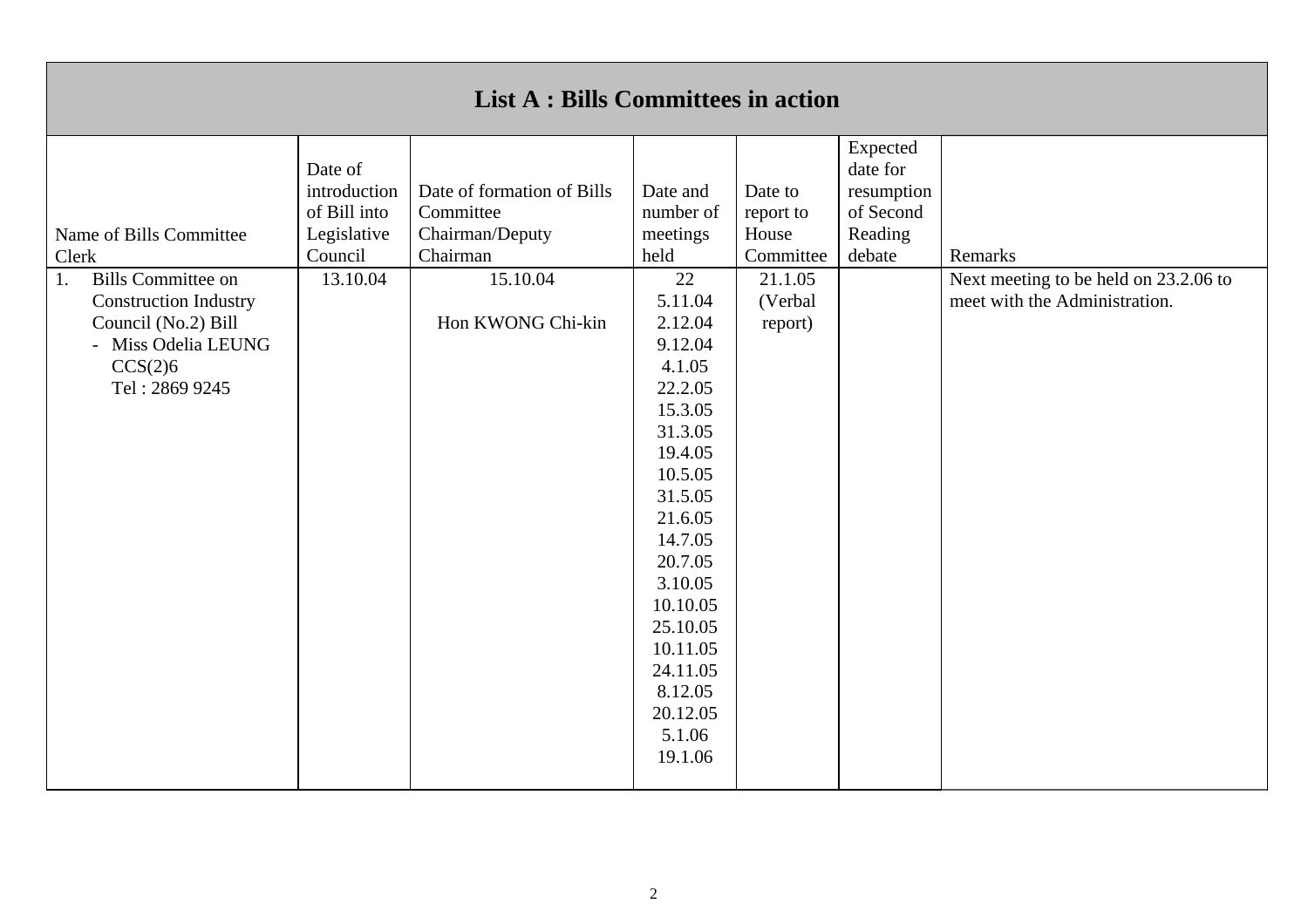| Name of Bills Committee<br>Clerk<br><b>Bills Committee on</b><br>2.                                                                     | Date of<br>introduction<br>of Bill into<br>Legislative<br>Council<br>6.4.05 | Date of formation of Bills<br>Committee<br>Chairman/Deputy<br>Chairman<br>8.4.05         | Date and<br>number of<br>meetings<br>held<br>6                                                                                                                                                                          | Date to<br>report to<br>House<br>Committee<br>7.10.05 | Expected<br>date for<br>resumption<br>of Second<br>Reading<br>debate | Remarks<br>Next meeting to be held on 22.3.06 to                                                                                                   |
|-----------------------------------------------------------------------------------------------------------------------------------------|-----------------------------------------------------------------------------|------------------------------------------------------------------------------------------|-------------------------------------------------------------------------------------------------------------------------------------------------------------------------------------------------------------------------|-------------------------------------------------------|----------------------------------------------------------------------|----------------------------------------------------------------------------------------------------------------------------------------------------|
| <b>Securities and Futures</b><br>(Amendment) Bill 2005<br>- Miss Polly YEUNG<br>CCS(1)3<br>Tel: 2869 9246                               |                                                                             | Hon SIN Chung-kai, JP<br>(Chairman)<br>Hon Ronny TONG<br>Ka-wah, SC<br>(Deputy Chairman) | 22.4.05<br>19.5.05<br>30.5.05<br>10.6.05<br>5.7.05<br>14.2.06                                                                                                                                                           | (Verbal<br>report)                                    |                                                                      | meet with the Administration.                                                                                                                      |
| <b>Bills Committee on</b><br>3.<br><b>Building Management</b><br>(Amendment) Bill 2005<br>- Miss Flora TAI<br>CCS(2)2<br>Tel: 2869 9252 | 27.4.05                                                                     | 29.4.05<br>Hon James TO Kun-sun                                                          | 16<br>17.5.05<br>2.6.05<br>14.6.05<br>23.6.05<br>25.6.05<br>$(2$ sessions)<br>30.6.05<br>$(2$ sessions)<br>12.7.05<br>4.10.05<br>10.10.05<br>10.11.05<br>17.11.05<br>15.12.05<br>4.1.06<br>10.1.06<br>26.1.06<br>9.2.06 | 7.10.05<br>(Verbal<br>report)                         |                                                                      | Next meeting to be held on 21.2.06 to<br>continue discussion with the<br>Administration. Biweekly meetings<br>have been scheduled until June 2006. |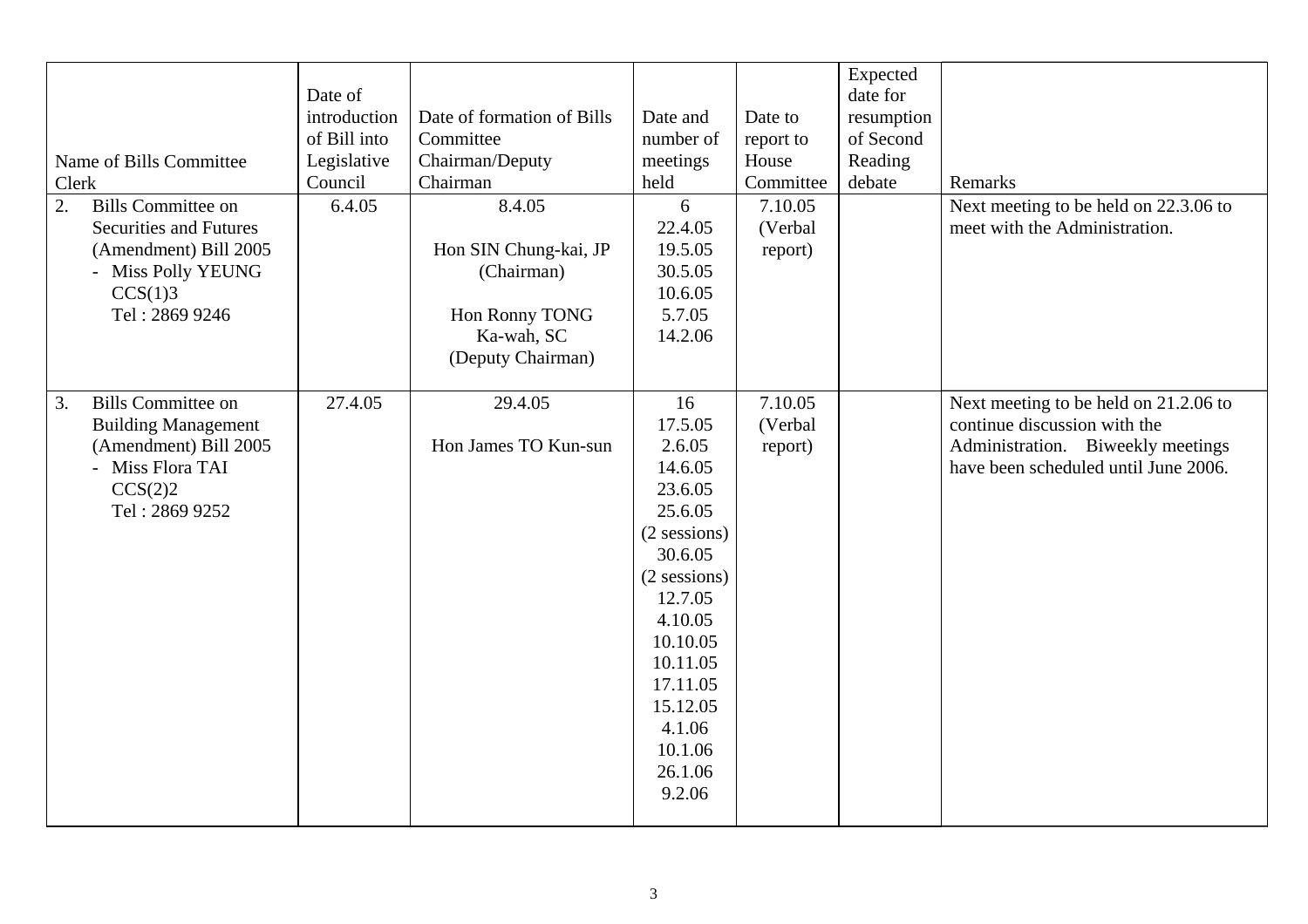| Name of Bills Committee<br>Clerk<br><b>Bills Committee on</b><br>$\overline{4}$ .<br>Smoking (Public Health)<br>(Amendment) Bill 2005<br>- Ms Doris CHAN<br>CCS(2)4<br>Tel: 2869 9255 | Date of<br>introduction<br>of Bill into<br>Legislative<br>Council<br>11.5.05 | Date of formation of Bills<br>Committee<br>Chairman/Deputy<br>Chairman<br>13.5.05<br><b>Hon Andrew CHENG</b><br>Kar-foo<br>(Chairman)<br>Hon Albert CHAN Wai-<br>yip<br>(Deputy Chairman) | Date and<br>number of<br>meetings<br>held<br>16<br>10.6.05<br>4.7.05<br>21.7.05<br>3.10.05<br>6.10.05<br>(4 sessions)<br>24.10.05<br>(3 sessions)<br>31.10.05<br>24.11.05<br>9.12.05<br>19.12.05<br>4.1.06<br>20.1.06<br>24.1.06<br>7.2.06<br>$(2$ sessions) | Date to<br>report to<br>House<br>Committee<br>7.10.05<br>(Verbal<br>report) | Expected<br>date for<br>resumption<br>of Second<br>Reading<br>debate | Remarks<br>Next meeting to be held on 17.2.06 to<br>meet with the Administration.                                                       |
|---------------------------------------------------------------------------------------------------------------------------------------------------------------------------------------|------------------------------------------------------------------------------|-------------------------------------------------------------------------------------------------------------------------------------------------------------------------------------------|--------------------------------------------------------------------------------------------------------------------------------------------------------------------------------------------------------------------------------------------------------------|-----------------------------------------------------------------------------|----------------------------------------------------------------------|-----------------------------------------------------------------------------------------------------------------------------------------|
| <b>Bills Committee on Waste</b>                                                                                                                                                       | 18.5.05                                                                      |                                                                                                                                                                                           | 10.2.06<br>14.2.06                                                                                                                                                                                                                                           | 7.10.05                                                                     |                                                                      |                                                                                                                                         |
| 5.<br>Disposal (Amendment)<br><b>Bill 2005</b><br>- Mrs Percy MA<br>CCS(2)3<br>Tel: 2869 9253                                                                                         |                                                                              | 20.5.05<br>Hon Audrey EU Yuet-mee,<br>SC, JP                                                                                                                                              | 12<br>8.7.05<br>26.7.05<br>$(2$ sessions)<br>30.9.05<br>14.10.05<br>25.10.05<br>8.11.05<br>22.11.05                                                                                                                                                          | (Verbal<br>report)                                                          |                                                                      | Next meeting to be held on 21.2.06 to<br>meet with the Administration. Biweekly<br>meetings have been scheduled until<br>February 2006. |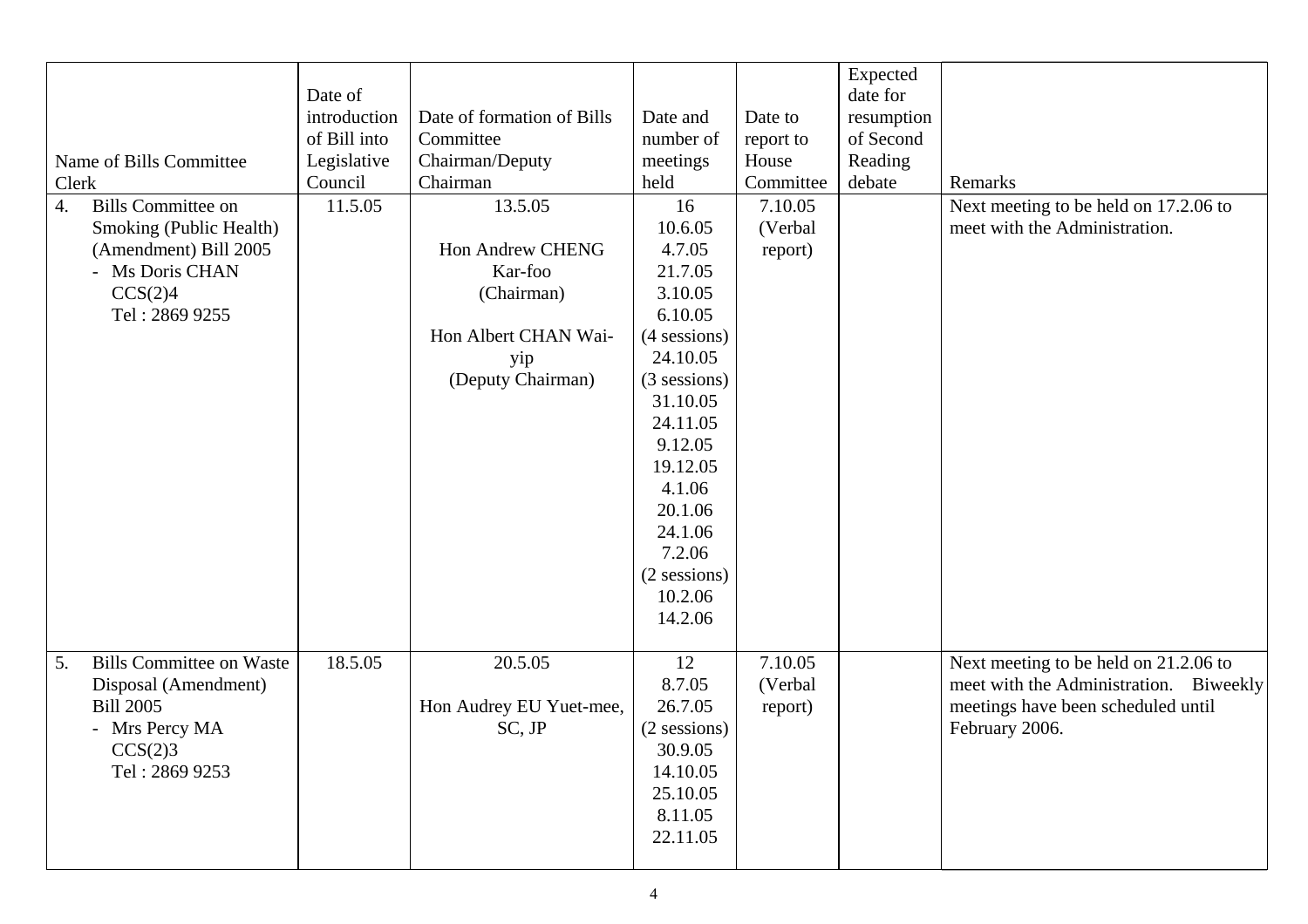| Clerk<br>5. | Name of Bills Committee<br><b>Bills Committee on Waste</b><br>Disposal (Amendment)<br><b>Bill 2005</b><br>- Mrs Percy MA<br>CCS(2)3<br>Tel: 2869 9253<br>(Continued from previous<br>page)    | Date of<br>introduction<br>of Bill into<br>Legislative<br>Council | Date of formation of Bills<br>Committee<br>Chairman/Deputy<br>Chairman | Date and<br>number of<br>meetings<br>held<br>6.12.05<br>20.12.05<br>10.1.06<br>24.1.06<br>7.2.06                                    | Date to<br>report to<br>House<br>Committee | Expected<br>date for<br>resumption<br>of Second<br>Reading<br>debate | Remarks                                                                |
|-------------|-----------------------------------------------------------------------------------------------------------------------------------------------------------------------------------------------|-------------------------------------------------------------------|------------------------------------------------------------------------|-------------------------------------------------------------------------------------------------------------------------------------|--------------------------------------------|----------------------------------------------------------------------|------------------------------------------------------------------------|
| 6.          | <b>Bills Committee on</b><br>Certification for<br><b>Employee Benefits</b><br>(Chinese Medicine)<br>(Miscellaneous<br>Amendments) Bill 2005<br>- Mrs Sharon TONG<br>CCS(2)1<br>Tel: 2869 9254 | 15.6.05                                                           | 17.6.05<br>Hon LI Kwok-ying, MH                                        | 6<br>13.7.05<br>5.10.05<br>31.10.05<br>16.12.05<br>17.1.06<br>9.2.06                                                                | 7.10.05<br>(Verbal<br>report)              |                                                                      | Next meeting to be held on 14.3.06 to<br>meet with the Administration. |
| 7.          | <b>Bills Committee on</b><br><b>Financial Reporting</b><br>Council Bill<br>- Miss Salumi CHAN<br>CCS(1)5<br>Tel: 2869 9244                                                                    | 6.7.05                                                            | 8.7.05<br>Hon TAM Heung-man                                            | 10<br>19.7.05<br>27.9.05<br>(2 sessions)<br>7.10.05<br>31.10.05<br>17.11.05<br>6.12.05<br>20.12.05<br>12.1.06<br>23.1.06<br>10.2.06 | 14.10.05<br>(Verbal<br>report)             |                                                                      | Next meeting to be held on 24.2.06 to<br>meet with the Administration. |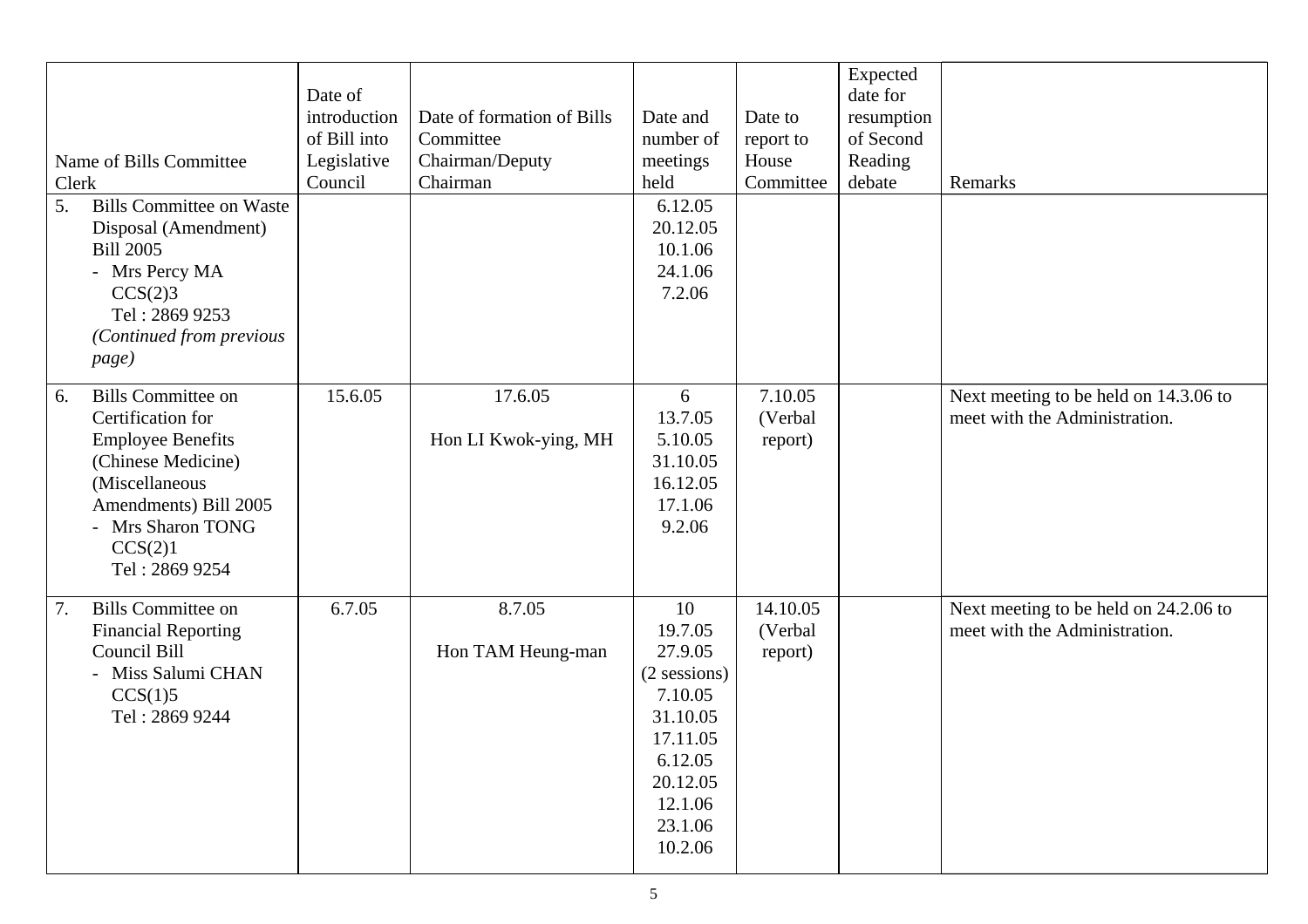| Name of Bills Committee<br>Clerk<br>8.<br><b>Bills Committee on</b><br>Accreditation of<br>Academic and Vocational<br><b>Qualifications Bill</b><br>- Mrs Sharon TONG<br>CCS(2)1<br>Tel: 2869 9254 | Date of<br>introduction<br>of Bill into<br>Legislative<br>Council<br>6.7.05 | Date of formation of Bills<br>Committee<br>Chairman/Deputy<br>Chairman<br>8.7.05<br>Hon TAM Yiu-chung,<br>GBS, JP | Date and<br>number of<br>meetings<br>held<br>6<br>22.7.05<br>10.10.05<br>11.11.05<br>18.11.05<br>$(2$ sessions)<br>12.12.05 | Date to<br>report to<br>House<br>Committee<br>14.10.05<br>(Verbal<br>report) | Expected<br>date for<br>resumption<br>of Second<br>Reading<br>debate | Remarks<br>Next two meetings to be held on 21.2.06<br>and 17.3.06 to meet with the<br>Administration.                                                                                                                         |
|----------------------------------------------------------------------------------------------------------------------------------------------------------------------------------------------------|-----------------------------------------------------------------------------|-------------------------------------------------------------------------------------------------------------------|-----------------------------------------------------------------------------------------------------------------------------|------------------------------------------------------------------------------|----------------------------------------------------------------------|-------------------------------------------------------------------------------------------------------------------------------------------------------------------------------------------------------------------------------|
|                                                                                                                                                                                                    |                                                                             |                                                                                                                   | 12.1.06                                                                                                                     |                                                                              |                                                                      |                                                                                                                                                                                                                               |
| <b>Bills Committee on</b><br>9.<br><b>Dentists Registration</b><br>(Amendment) Bill 2005<br>- Ms Doris CHAN<br>CCS(2)4<br>Tel: 2869 9255                                                           | 6.7.05                                                                      | 8.7.05<br>Dr Hon KWOK ka-ki                                                                                       | 3<br>21.11.05<br>13.12.05<br>12.1.06                                                                                        |                                                                              |                                                                      | The Bills Committee has held three<br>meetings since 21.11.05, and considers it<br>necessary to work beyond three months<br>since its commencement. Next meeting<br>to be held on 28.3.06 to meet with the<br>Administration. |
| Bills Committee on<br>10.<br>Public Health and<br><b>Municipal Services</b><br>(Amendment) Bill 2005<br>- Mrs Constance LI<br>CCS(2)5<br>Tel: 2869 9269                                            | 4.5.05                                                                      | 6.5.05<br>Hon Fred LI Wah-ming, JP                                                                                | 3<br>24.5.05<br>17.1.06<br>6.2.06                                                                                           |                                                                              |                                                                      | Next meeting to be held on 20.2.06 to<br>discuss the Committee Stage amendments<br>proposed by the Administration.                                                                                                            |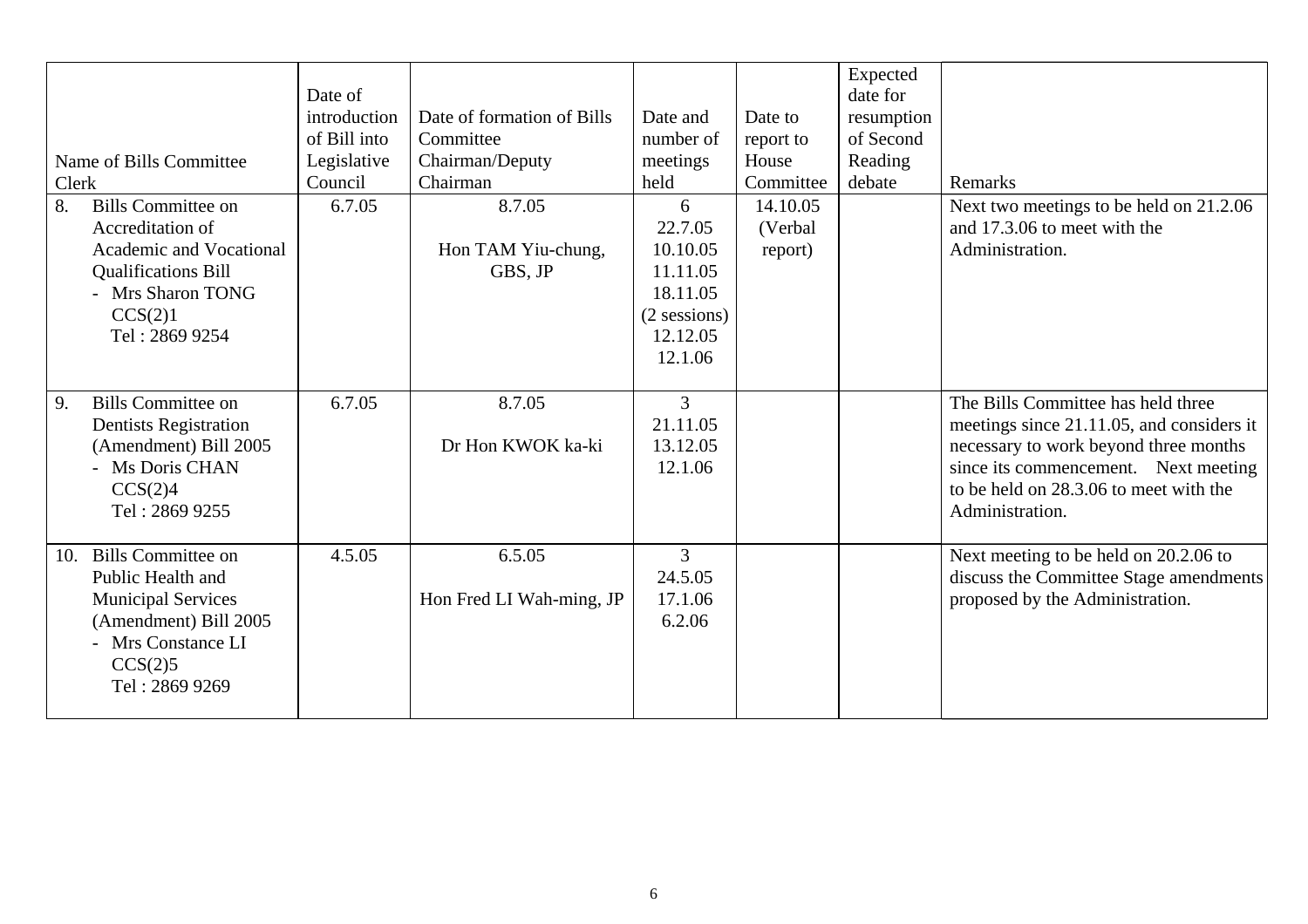## **List B : Bills Committee reporting to House Committee on 17.2.06**

|                           |              |                            |           |           | Expected   |                                     |
|---------------------------|--------------|----------------------------|-----------|-----------|------------|-------------------------------------|
|                           | Date of      |                            |           |           | date for   |                                     |
|                           | introduction | Date of formation of Bills | Date and  | Date to   | resumption |                                     |
|                           | of Bill into | Committee                  | number of | report to | of Second  |                                     |
| Name of Bills Committee   | Legislative  | Chairman/Deputy            | meetings  | House     | Reading    |                                     |
| Clerk                     | Council      | Chairman                   | held      | Committee | debate     | Remarks                             |
| <b>Bills Committee on</b> | 27.4.05      | 20.5.05                    | 9         | 7.10.05   | 1.3.06     | Reporting to the House Committee on |
| Protection of Endangered  |              |                            | 24.6.05   | (Verbal   |            | 17.2.06.                            |
| Species of Animals and    |              | Hon CHOY So-yuk, JP        | 4.10.05   | report)   |            |                                     |
| Plants Bill               |              |                            | 10.11.05  | 17.2.06   |            |                                     |
| - Miss Becky YU           |              |                            | 22.11.05  |           |            |                                     |
| CCS(1)1                   |              |                            | 29.11.05  |           |            |                                     |
| Tel: 2869 9213            |              |                            | 20.12.05  |           |            |                                     |
|                           |              |                            | 9.1.06    |           |            |                                     |
|                           |              |                            | 19.1.06   |           |            |                                     |
|                           |              |                            | 7.2.06    |           |            |                                     |
|                           |              |                            |           |           |            |                                     |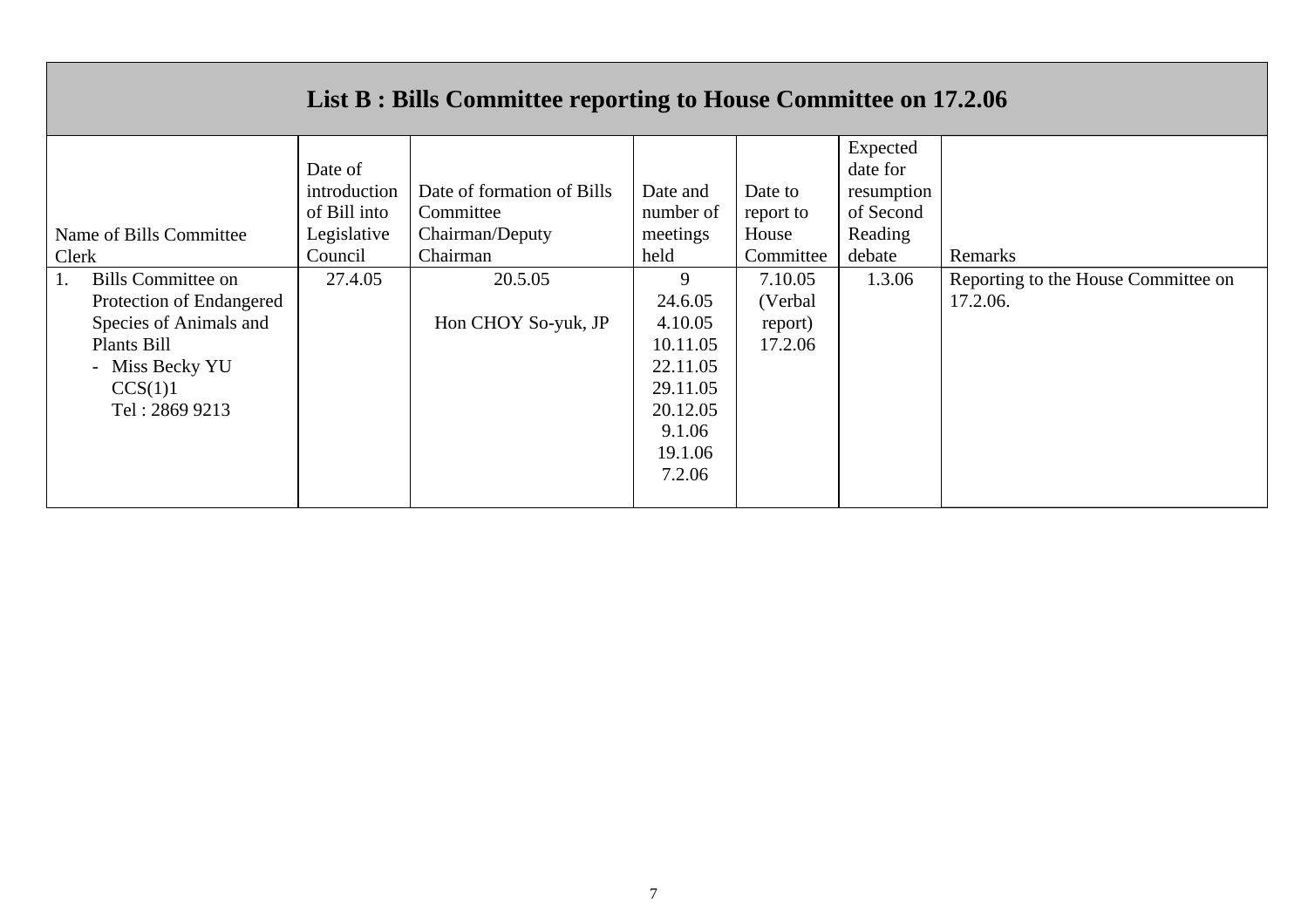| List C : Bills pending resumption of Second Reading debate |                 |                    |                    |                                              |  |  |  |
|------------------------------------------------------------|-----------------|--------------------|--------------------|----------------------------------------------|--|--|--|
|                                                            | Date of         | Date of House      |                    |                                              |  |  |  |
|                                                            | introduction of | Committee          |                    |                                              |  |  |  |
|                                                            | Bill into       | meeting(s) at      | Date of resumption |                                              |  |  |  |
|                                                            | Legislative     | which the Bill was | of Second Reading  |                                              |  |  |  |
| Name of Bill                                               | Council         | considered         | debate (if known)  | Remarks                                      |  |  |  |
| St. Stephen's College Incorporation                        | 30.11.05        | 2.12.05            |                    |                                              |  |  |  |
| (Change of Name of the Council of St.)                     |                 | 3.2.06             |                    |                                              |  |  |  |
| Stephen's College and General                              |                 |                    |                    |                                              |  |  |  |
| Amendments) Bill 200                                       |                 |                    |                    |                                              |  |  |  |
|                                                            |                 |                    |                    |                                              |  |  |  |
| 2.<br>Revenue (Profits Tax Exemption for                   | 6.7.05          | 8.7.05             | 1.3.06             | The Administration has given notice to       |  |  |  |
| Offshore Funds) Bill 2005                                  |                 | 14.10.05           |                    | resume the Second Reading debate on the Bill |  |  |  |
|                                                            |                 | 10.2.06            |                    | at the Council meeting on 1.3.06.            |  |  |  |
|                                                            |                 |                    |                    |                                              |  |  |  |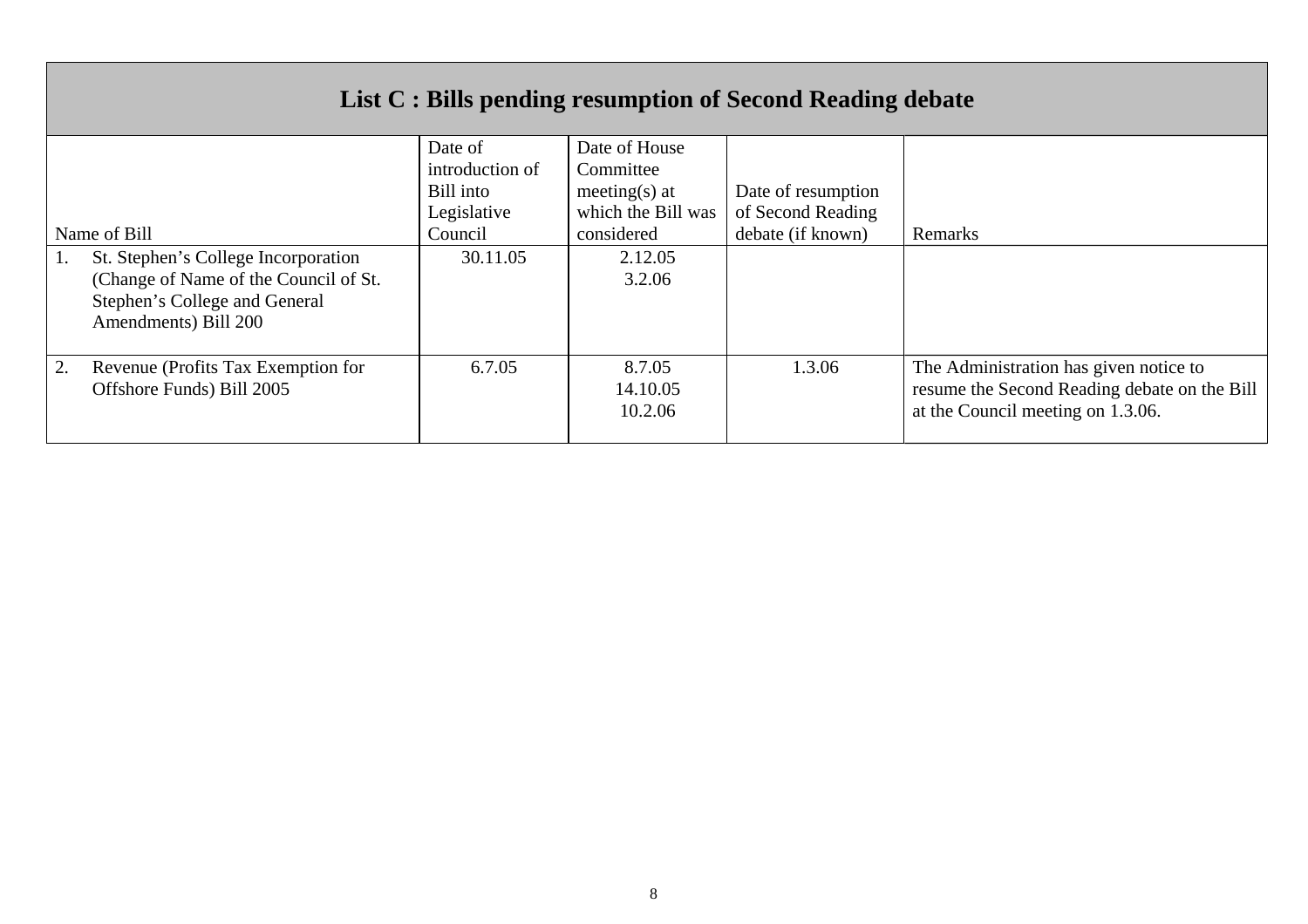### **List D : Subcommittee on Members' Remuneration and Operating Expenses Reimbursement**

|                        | Date of formation of | Date and  |                |         |
|------------------------|----------------------|-----------|----------------|---------|
|                        | Subcommittee         | number of | Date to report |         |
| Name of Subcommittee   | Chairman/Deputy      | meetings  | to House       |         |
| Clerk                  | Chairman             | held      | Committee      | Remarks |
| Subcommittee on        | 15.10.04             |           | 19.11.04       |         |
| Members' Remuneration  |                      | 1.11.04   | (1st report)   |         |
| and Operating Expenses | Hon Patrick LAU      | 11.11.04  | 24.6.05        |         |
| Reimbursement          | Sau-shing, SBS, JP   | 6.12.04   | (2nd report)   |         |
| - Mrs Anna LO          |                      | 1.3.05    | 8.7.05         |         |
| PCS(A)                 |                      | 25.4.05   | (3rd report)   |         |
| Tel: 2869 9480         |                      | 2.6.05    |                |         |
|                        |                      | 17.6.05   |                |         |
|                        |                      |           |                |         |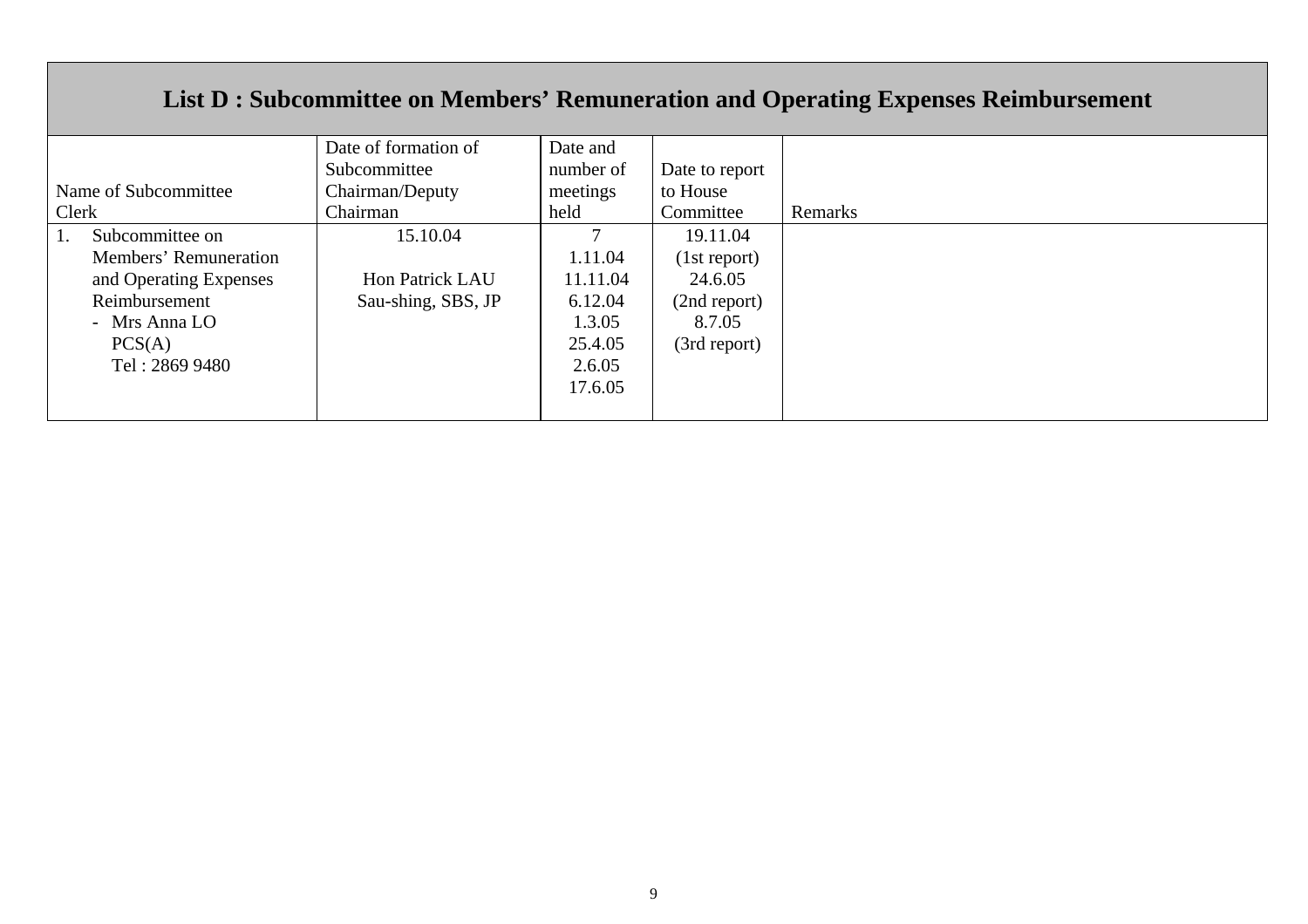|                            |                      |           |                      | List E : Subcommittee on subsidiary legislation/other instruments in action |
|----------------------------|----------------------|-----------|----------------------|-----------------------------------------------------------------------------|
|                            | Date of formation of | Date and  | <b>Expected</b> date |                                                                             |
|                            | Subcommittee         | number of | to report to         |                                                                             |
| Name of Subcommittee       | Chairman/Deputy      | meetings  | House                |                                                                             |
| Clerk                      | Chairman             | held      | Committee            | Remarks                                                                     |
| Subcommittee on Waste      | 10.2.06              |           |                      | First meeting to be held on 16.2.06 to elect the Chairman and               |
| Disposal Ordinance         |                      |           |                      | meet with the Administration.                                               |
| (Amendment of Fourth       |                      |           |                      |                                                                             |
| Schedule) Notice 2006 and  |                      |           |                      |                                                                             |
| Public Health (Animals and |                      |           |                      |                                                                             |
| Birds) (Licensing of       |                      |           |                      |                                                                             |
| Livestock Keeping)         |                      |           |                      |                                                                             |
| (Amendment) Regulation     |                      |           |                      |                                                                             |
| 2006                       |                      |           |                      |                                                                             |
| - Mrs Constance LI         |                      |           |                      |                                                                             |
| CCS(2)5                    |                      |           |                      |                                                                             |
| Tel: 2869 9269             |                      |           |                      |                                                                             |
|                            |                      |           |                      |                                                                             |

 $\Box$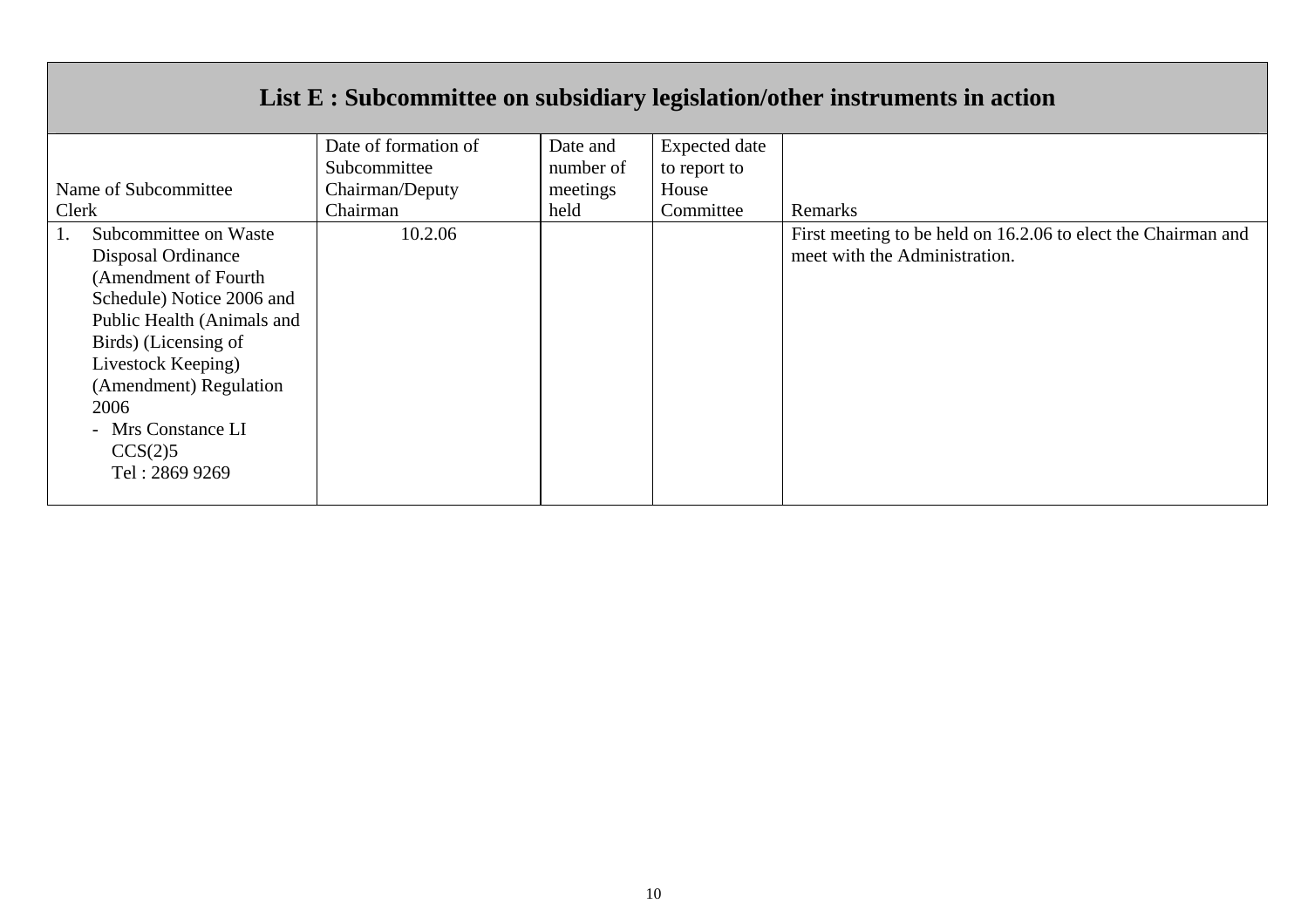|                             |                      |           |                | List F : Subcommittee formed to consider senior judicial appointments |
|-----------------------------|----------------------|-----------|----------------|-----------------------------------------------------------------------|
|                             | Date of formation of | Date and  |                |                                                                       |
|                             | Subcommittee         | number of | Date to report |                                                                       |
| Name of Subcommittee        | Chairman/Deputy      | meetings  | to House       |                                                                       |
| Clerk                       | Chairman             | held      | Committee      | Remarks                                                               |
| Subcommittee on Proposed    | 13.1.06              |           |                | First meeting to be held on 16.2.06 to elect the Chairman and         |
| Senior Judicial Appointment |                      |           |                | meet with the Administration.                                         |
| - Mrs Percy MA              |                      |           |                |                                                                       |
| CCS(2)3                     |                      |           |                |                                                                       |
| Tel: 2869 9253              |                      |           |                |                                                                       |
|                             |                      |           |                |                                                                       |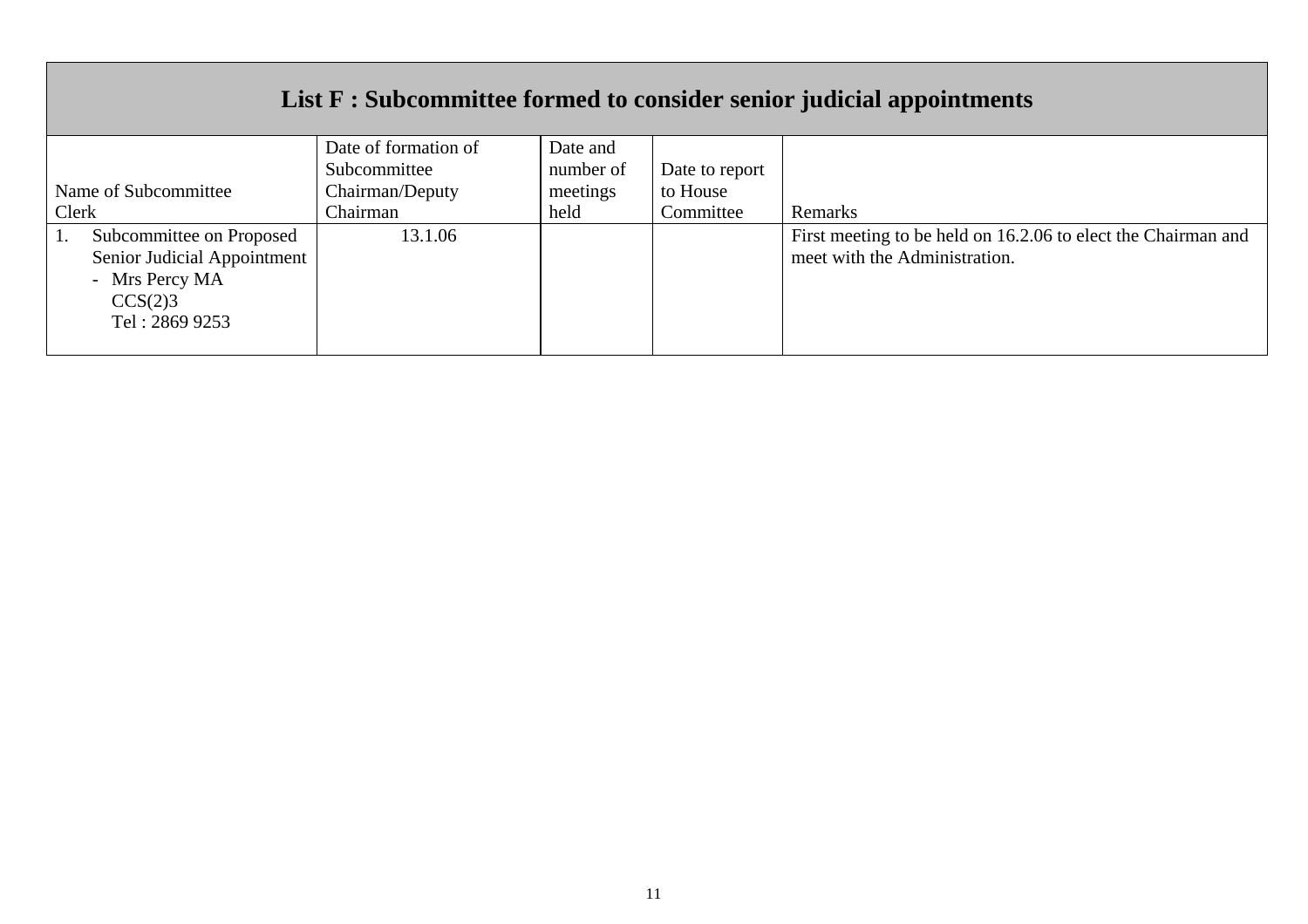|                                                                                                                                                                                             |                                                                                                                         |                                                                                                                                                                                 |                                              | List G : Other subcommittees under House Committee in action                            |
|---------------------------------------------------------------------------------------------------------------------------------------------------------------------------------------------|-------------------------------------------------------------------------------------------------------------------------|---------------------------------------------------------------------------------------------------------------------------------------------------------------------------------|----------------------------------------------|-----------------------------------------------------------------------------------------|
| Name of Subcommittee<br>Clerk<br>Subcommittee to Examine<br>1.                                                                                                                              | Date of formation of<br>Subcommittee<br>Chairman/Deputy<br>Chairman<br>8.10.04                                          | Date and<br>number of<br>meetings<br>held<br>6                                                                                                                                  | Date to report<br>to House<br>Committee      | Remarks<br>Next meeting to be held on 23.3.06 to meet with the                          |
| the Implementation in Hong<br>Kong of Resolutions of the<br><b>United Nations Security</b><br>Council in relation to<br><b>Sanctions</b><br>- Miss Polly YEUNG<br>CCS(1)3<br>Tel: 2869 9246 | Hon Margaret NG                                                                                                         | 29.10.04<br>15.4.05<br>12.5.05<br>12.7.05<br>13.12.05<br>7.2.06                                                                                                                 |                                              | Administration.                                                                         |
| Subcommittee to Study<br>2.<br>the Subject of Combating<br>Poverty<br>- Mrs Constance LI<br>CCS(2)5<br>Tel: 2869 9269                                                                       | 12.11.04<br>Hon Frederick FUNG<br>Kin-kee, JP<br>(Chairman)<br>Hon James TIEN<br>Pei-chun, GBS, JP<br>(Deputy Chairman) | 14<br>9.12.04<br>14.1.05<br>23.2.05<br>(2 sessions)<br>22.3.05<br>28.4.05<br>19.5.05<br>23.6.05<br>12.7.05<br>21.7.05<br>14.10.05<br>30.11.05<br>13.12.05<br>17.1.06<br>25.1.06 | 10.2.06<br>(Report on<br>Working<br>Poverty) | Next meeting to be held on 28.2.06 to start work on the subject<br>of women in poverty. |

 $\mathbb{R}$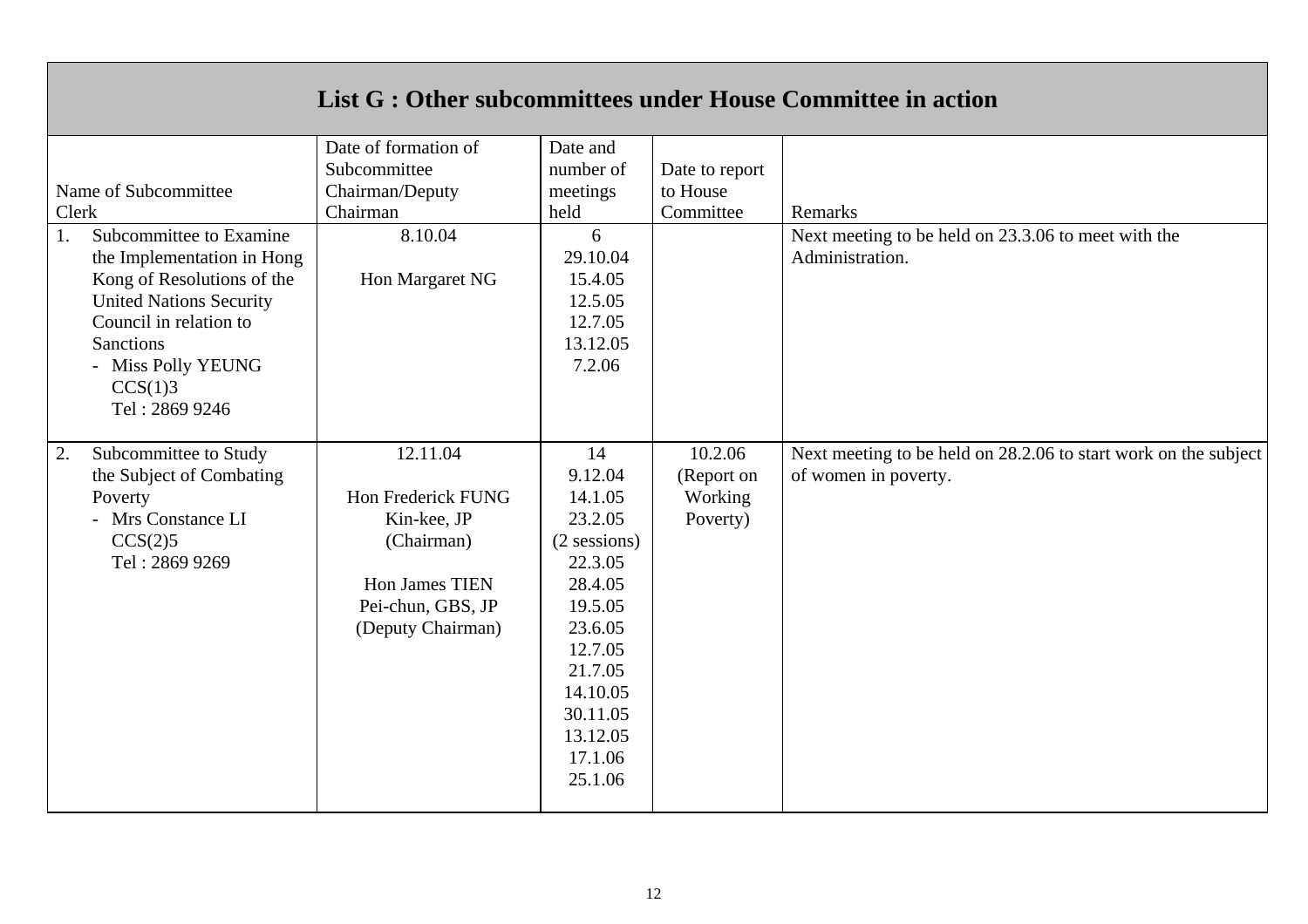|                                         |                                 | Date of formation of   | Date and  |                |                                                             |
|-----------------------------------------|---------------------------------|------------------------|-----------|----------------|-------------------------------------------------------------|
|                                         |                                 | Subcommittee           | number of | Date to report |                                                             |
| Name of Subcommittee<br>Chairman/Deputy |                                 |                        | meetings  | to House       |                                                             |
| Clerk                                   |                                 | Chairman               | held      | Committee      | Remarks                                                     |
| 3.                                      | Subcommittee to Study           | 14.1.05                | 9         |                | Next meeting to be held on 17.2.06 to meet with deputations |
|                                         | Issues Relating to the          |                        | 22.2.05   |                | and the Administration.                                     |
|                                         | Provision of Boarding           | Dr Hon Fernando CHEUNG | 30.3.05   |                |                                                             |
|                                         | Places, Senior Secondary        | Chiu-hung              | 25.4.05   |                |                                                             |
|                                         | <b>Education and Employment</b> |                        | 30.5.05   |                |                                                             |
|                                         | Opportunities for Children      |                        | 27.6.05   |                |                                                             |
|                                         | with Special Educational        |                        | 1.11.05   |                |                                                             |
|                                         | <b>Needs</b>                    |                        | 25.11.05  |                |                                                             |
|                                         | - Miss Flora TAI                |                        | 16.12.05  |                |                                                             |
|                                         | CCS(2)2                         |                        | 20.1.06   |                |                                                             |
|                                         | Tel: 2869 9252                  |                        |           |                |                                                             |
|                                         |                                 |                        |           |                |                                                             |
| $\overline{4}$ .                        | Subcommittee on West            | 21.1.05                | 23        | 18.2.05        | Next meeting to be scheduled.                               |
|                                         | Kowloon Cultural District       |                        | 4.2.05    | (1st report)   |                                                             |
|                                         | Development                     | Hon Alan LEONG         | 21.2.05   | 8.7.05         |                                                             |
|                                         | - Ms Anita SIT                  | Kah-kit, SC            | 16.3.05   | (Report on     |                                                             |
|                                         | CCS(1)4                         | (Chairman)             | 23.3.05   | Phase I Study) |                                                             |
|                                         | Tel: 2509 4189                  |                        | 8.4.05    | 6.1.06         |                                                             |
|                                         |                                 | Hon James TO Kun-sun   | 22.4.05   | (Report on     |                                                             |
|                                         |                                 | (Deputy Chairman)      | 6.5.05    | Phase II       |                                                             |
|                                         |                                 |                        | 13.5.05   | Study)         |                                                             |
|                                         |                                 |                        | 17.6.05   |                |                                                             |
|                                         |                                 |                        | 24.6.05   |                |                                                             |
|                                         |                                 |                        | 29.6.05   |                |                                                             |
|                                         |                                 |                        | 2.9.05    |                |                                                             |
|                                         |                                 |                        | 13.9.05   |                |                                                             |
|                                         |                                 |                        | 28.9.05   |                |                                                             |
|                                         |                                 |                        | 15.10.05  |                |                                                             |
|                                         |                                 |                        | 29.10.05  |                |                                                             |
|                                         |                                 |                        | 12.11.05  |                |                                                             |
|                                         |                                 |                        | 14.11.05  |                |                                                             |
|                                         |                                 |                        | 25.11.05  |                |                                                             |
|                                         |                                 |                        |           |                |                                                             |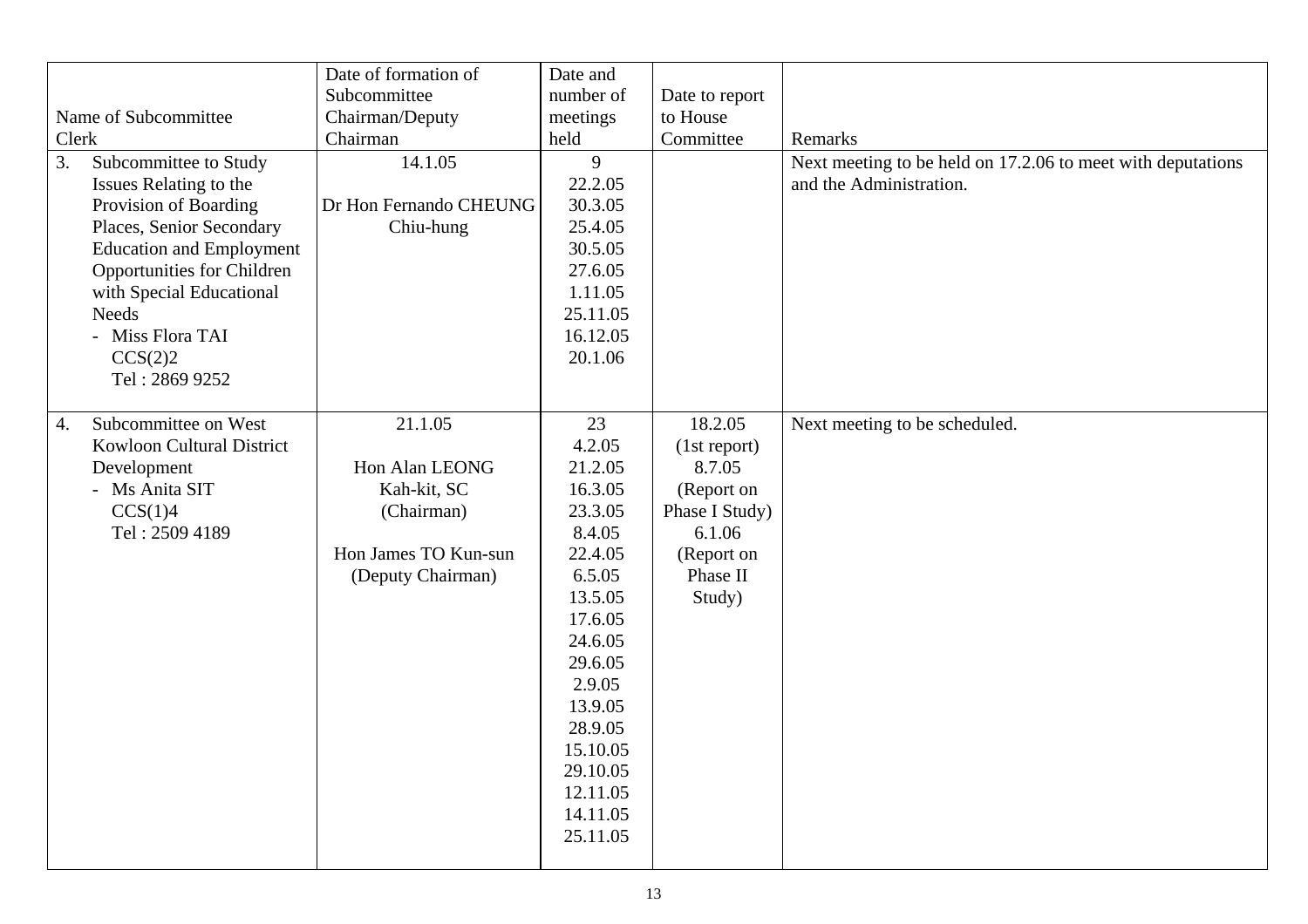| Name of Subcommittee<br>Clerk                                            |                                                                                                                                                     | Date of formation of<br>Subcommittee<br>Chairman/Deputy<br>Chairman | Date and<br>number of<br>meetings<br>held | Date to report<br>to House<br>Committee | Remarks                                                                                                       |
|--------------------------------------------------------------------------|-----------------------------------------------------------------------------------------------------------------------------------------------------|---------------------------------------------------------------------|-------------------------------------------|-----------------------------------------|---------------------------------------------------------------------------------------------------------------|
| 4.<br>Development<br>- Ms Anita SIT<br>CCS(1)4<br>Tel: 2509 4189<br>page | Subcommittee on West<br><b>Kowloon Cultural District</b><br>(Continued from previous                                                                |                                                                     | 13.12.05<br>20.12.05<br>3.2.06<br>10.2.06 |                                         |                                                                                                               |
| 5.<br>- Mr Andy LAU<br>CCS(1)2<br>Tel: 2869 9577                         | Subcommittee to Study the<br>Transport Needs of and<br>Provision of Concessionary<br><b>Public Transport Fares for</b><br>Persons with Disabilities | 18.11.05<br>Hon LEE Cheuk-yan                                       | 2<br>2.12.05<br>9.1.06                    |                                         | Next meeting to be held on 16.2.06 to meet with the Equal<br>Opportunities Commission and the Administration. |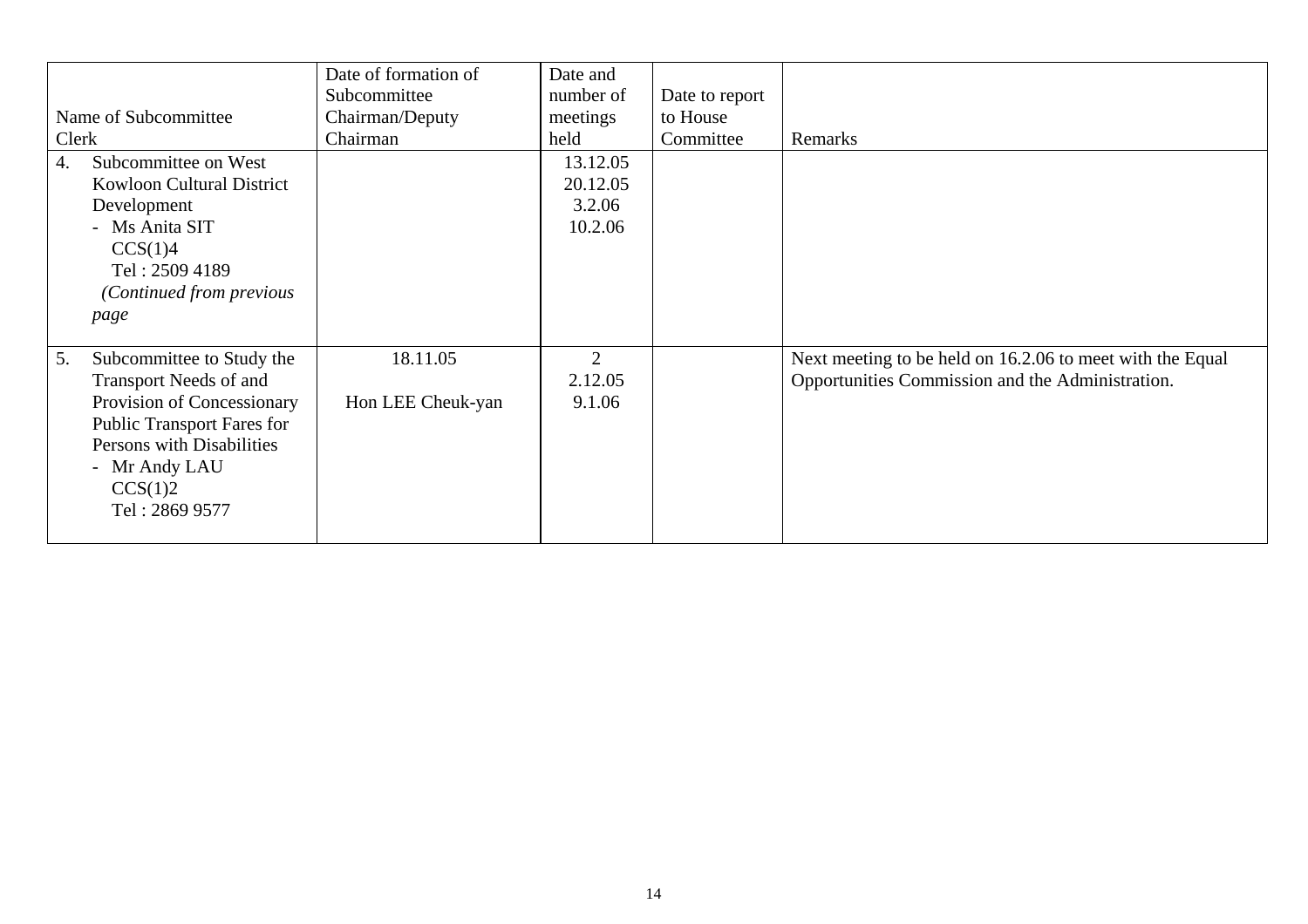| <b>List H: Subcommittees under Panels in action</b> |                                                                                                                                                                             |                                |                                                                                                                       |                                                                                                                                                                                                                                                                           |
|-----------------------------------------------------|-----------------------------------------------------------------------------------------------------------------------------------------------------------------------------|--------------------------------|-----------------------------------------------------------------------------------------------------------------------|---------------------------------------------------------------------------------------------------------------------------------------------------------------------------------------------------------------------------------------------------------------------------|
| Clerk<br>1.                                         | Name of Subcommittee<br>Subcommittee on Matters<br><b>Relating to Railways</b><br>- Mr Andy LAU<br>CCS(1)2<br>Tel: 2869 9577                                                | Panel<br>Panel on<br>Transport | Date of formation of<br>Subcommittee<br>Chairman/Deputy<br>Chairman<br>12.10.04<br>Hon Miriam LAU Kin-yee,<br>GBS, JP | Terms of reference of the subcommittee<br>To follow up various issues relating to the planning and implementation<br>of new railway projects, and the operation of existing railways.                                                                                     |
| 2.                                                  | Subcommittee on Review of<br>the Comprehensive Social<br><b>Security Assistance Scheme</b><br>- Mrs Doris CHAN<br>CCS(2)4<br>Tel: 2869 9255                                 | Panel on Welfare<br>Services   | 8.11.04<br>Dr Hon Fernando<br><b>CHEUNG Chiu-hung</b>                                                                 | To review the existing arrangements for the Comprehensive Social<br>Security Assistance and the Social Security Allowance Schemes, taking<br>into consideration the views of the public, service users and non-<br>governmental organisations providing welfare services. |
| 3.                                                  | Subcommittee on Strategy<br>and Measures to Tackle<br><b>Family Violence</b><br>- Miss Mary SO<br>SCS(2)8<br>Tel: 2869 9551                                                 | Panel on Welfare<br>Services   | 8.11.04<br>Hon CHAN Yuen-han, JP                                                                                      | To discuss with the Administration on how to improve the existing<br>strategy and measures to tackle family violence, taking into consideration<br>the views of the non-governmental organisations providing welfare<br>services, other concerned groups and the public.  |
| $\overline{4}$ .                                    | Subcommittee on Review of<br><b>Existing Statutory</b><br>Provisions on Search and<br>Seizure of Journalistic<br>Material<br>- Mrs Sharon TONG<br>CCS(2)1<br>Tel: 2869 9254 | Panel on Security              | 24.1.05<br>Hon James TO Kun-sun                                                                                       | To review the existing statutory provisions on search and seizure of<br>journalistic material and to make recommendations to the Panel where<br>necessary.                                                                                                                |